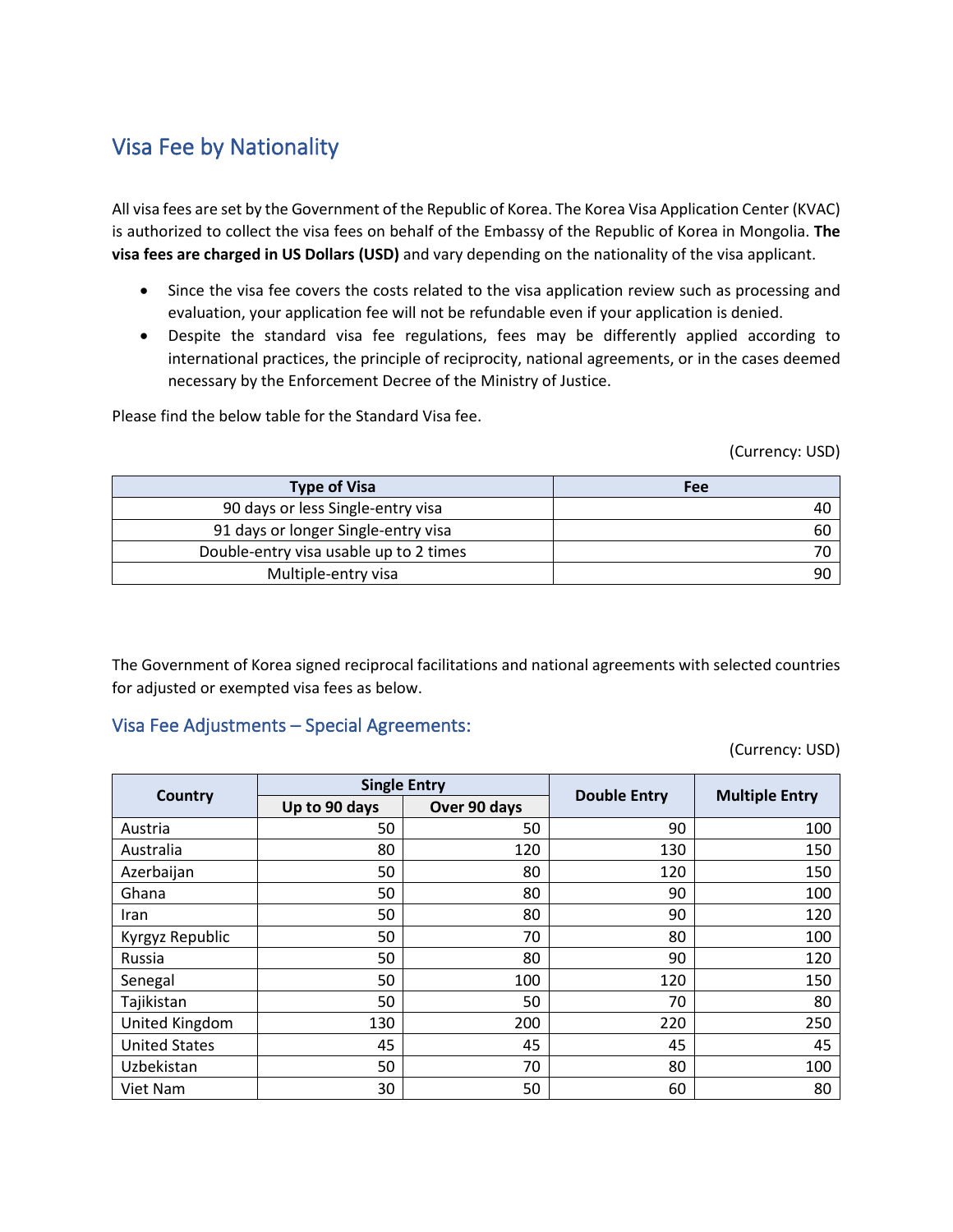## Visa Fee Exemption:

| <b>Country</b>       | <b>Exemption Conditions</b>                                                                |  |
|----------------------|--------------------------------------------------------------------------------------------|--|
| <b>Barbados</b>      |                                                                                            |  |
| Chinese Taipei       |                                                                                            |  |
| Colombia             |                                                                                            |  |
| Dominican Republic   |                                                                                            |  |
| Italy                | All visas regardless of the period of stay and the number of                               |  |
| Japan                | entries.                                                                                   |  |
| Liberia              |                                                                                            |  |
| Peru                 |                                                                                            |  |
| Spain                |                                                                                            |  |
| Ukraine              |                                                                                            |  |
| <b>United States</b> | Diplomat (A-1), Foreign Government Official (A-2),<br>International Agreement (A-3) Visas. |  |
|                      | Diplomatic officials and accompanying family members                                       |  |
|                      | (spouse, minor children, parents, and parents in law)                                      |  |
| China                | applying for:                                                                              |  |
|                      | A-1 visa valid for three years; and                                                        |  |
|                      | C-3-1 multiple entry visa valid for one year.                                              |  |
| Venezuela            | Diplomatic or Official passport holders for 31-days or                                     |  |
|                      | longer.                                                                                    |  |
| Algeria<br>Benin     |                                                                                            |  |
| <b>Brazil</b>        |                                                                                            |  |
| Cyprus               |                                                                                            |  |
| Guatemala            | Diplomatic or Official passport holders for 91-days or<br>longer.                          |  |
| Mexico               |                                                                                            |  |
| Paraguay             |                                                                                            |  |
| Romania              |                                                                                            |  |
| Uruguay              |                                                                                            |  |
|                      | Diplomatic or Official passport holders for 31-days or                                     |  |
| Mongolia             | longer; All type of visa up to 90 days.                                                    |  |
| Sweden               | All type of visa up to 90 days.                                                            |  |
| <b>Israel</b>        | All type of visa over 90 days.                                                             |  |
| Philippines          | Business or tour visas up to 59-days (All C-3 visas).                                      |  |
| Australia            | Multiple entry visa for commercial purposes (C-3-4) up to                                  |  |
|                      | 90-days.                                                                                   |  |
| France               | Working holiday (H-1) visa.                                                                |  |
| Hong Kong            |                                                                                            |  |
|                      | Student (D-2), Korean Language Trainee (D-4), University                                   |  |
|                      | Student (D-4), Intra Company Transferee (D-7),                                             |  |
| Germany              | Corporate/Foreign Investor (D-8), International Trade (D-9),                               |  |
|                      | Foreign National of Special Ability (E-7) engaging in                                      |  |
|                      | marketing activities visas.                                                                |  |